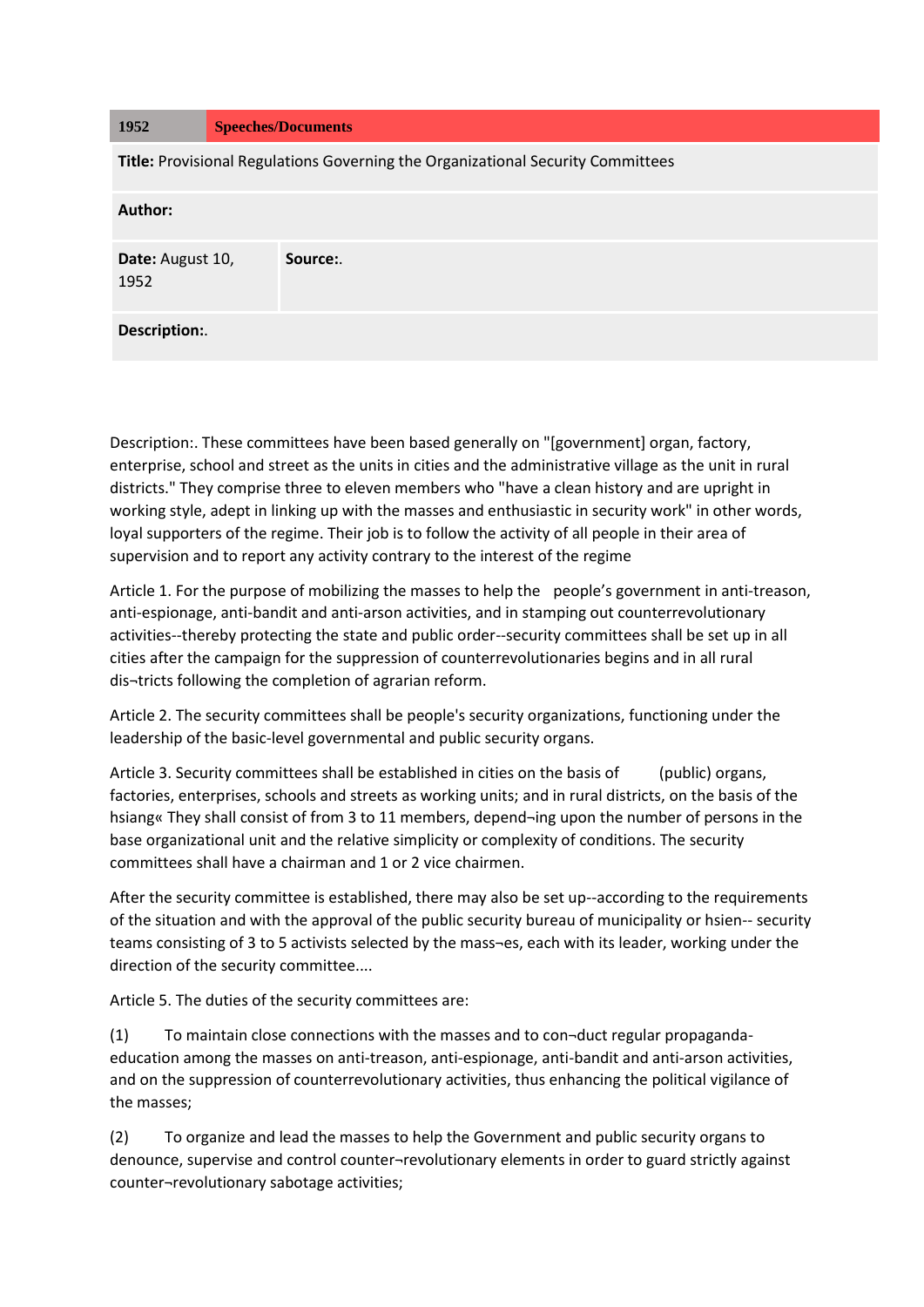(3) To organize and lead the masses to help the Government and public security organs to conduct education and ideological reform of families of counterrevolutionaries for the purpose of winning them over to support the policies and actions of the Government; and,

(4) To mobilize the masses jointly to sign patriotic compacts against traitors and to organize the masses to carry them out seriously, in order to maintain social order.

Article 6. Security committees shall have the following functions and powers:

(1) Responsibility for arresting counterrevolutionaries caught flagrante delecto and criminals wanted by the law, and delivering them over to the Government and public security organs--but they have no power to try, imprison or dispose of such criminals;

(2) Responsibility for investigating, supervising, prosecuting, and denouncing counterrevolutionaries other than those apprehended in an act, but without power to arrest, detail, search or restrict them;

(3) Responsibility for educating the masses to preserve revolutionary order and to supervise persons subject to control in labor and production, forbidding them to speak and act indiscriminately and reporting periodically on their conduct to the public security organs, but without power to detain, punish or evict them;

(4) Assistance to public security personnel in protecting the scene of a crime of counterrevolutionary sabotage, in order to facilitate the investigations of the public security organs, but they may not disturb or deal with them.

Article 7. Members of security defense committees must strictly observe all the following kinds of discipline:

(1) Observe the laws and decrees of the government.

(2) Keep work secrets and not divulge them.

(3) Hold firmly to the principles of the people's revolution, not conceal counterrevolutionaries, not harbor resentment and make maliciously false accusations, and not corruptly accept bribes.

(4) Unify and help the masses, and not coercively command them or rely on power to take advantage of them.

Article 8. Leadership relations of security committees:

(1) Security committees in organs, factories, enterprises and schools shall be under the leadership of the administration and public security department of their own units.

(2) Security committees of streets in cities shall be under the leadership of the public security stations and, where a residents' committee exists, under their dual leadership. In suburban areas where there is no public security station, the security committee shall be under the leadership of the public security sub-office, and the ch'u public security assistant.

(3) Security committees in hsiang in rural districts shall be under th6 leadership of hsiang (or ts'un) governments and public security personnel.

(4) Security defense committees in Coastal villages shall be under the leadership of Coastal defense public security stations and Coastal defense public security representatives.